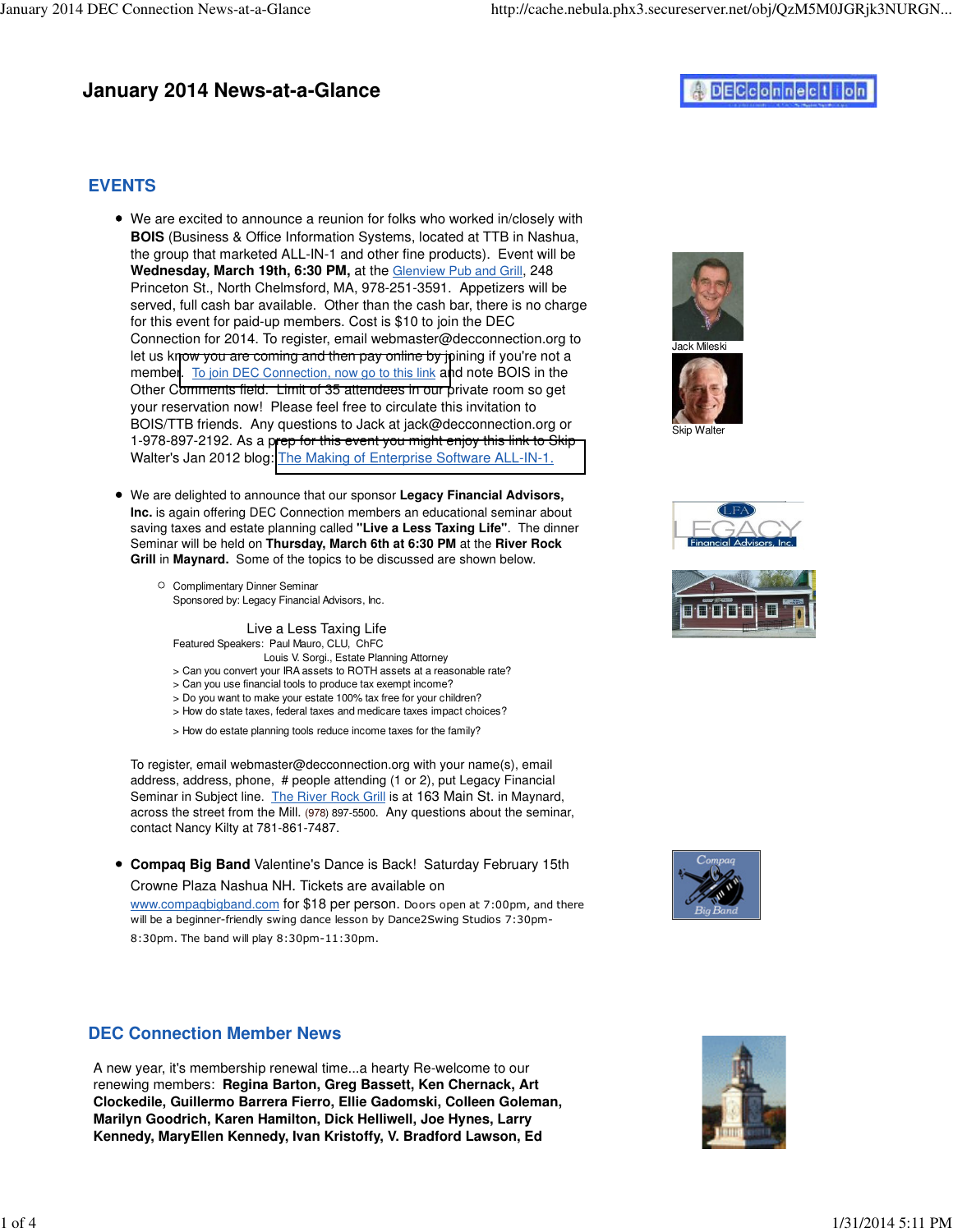**LoTurco, Joanne Masingill, Terry Melle, Aline Migrants, Nancy Mongelli, Ellen Simarano, David Velten, and Pam Verrill.**

#### **Membership Renewal Procedure:**

Best method to renew: Click this link to see if your membership is current in our Member Service Center and pay online with a credit card. If you have paid dues since 2010 you will be there - use the email address we have on file for you - no leading or trailing spaces and it should work - email webmaster@decconnection.org for help.

- You can also join us (or renew) at www.decconnection.org/join.htm
- You can also send a check to The DEC Connection, c/o Bob Moore, 28 Fernglade Rd., Burlington MA 01803. \$10 for 1 year, \$25 for 3 years.
- If you prefer to use your PayPal account directly (not via our website), use our payment address: registrations@decconnection.org - please do NOT use any of the Board members' personal email addresses.

**Staying on our email list:** Our newsletter contact manager removes names if the recipient mail server sends a rejection notice. If you haven't received DEC Connection's News-at-a-Glance in a while, or you changed your email address, re-register for our free e-news at: www.decconnection.org/mail.htm

### **Preaching to the Choir - about DEC Connection and Digital**

Ava recently received an inquiry from a journalist in Switzerland who plans to write an article about Digital and DEC Connection. She sent the reply below; we'll certainly let you know about any article that ensues.

"We started the DEC Connection in 2006 (as an expansion of the original Digital Retirees Association, created by some folks in the USA retiring from Digital Equipment Corporation in the early 1990s with the first early retirement program offered), thus opening up an association to all former employees of Digital. We are a handful of volunteers, all former employees, and do not have any formal corporate affiliation. We run this program to help former employees of Digital network and keep in touch by running events and sharing news. We are only one of many such organizations across the world. The ones I know of are listed with contacts on our website on this page. So while we have a couple thousand folks on our direct mailing list, the number of alums keeping in touch worldwide is probably 25 times that. Digital over the years had over 350,000 employees worldwide. We do have one member from Switzerland now. I will forward this note to him and ask him to get in touch with you if he wishes to share his experience, maybe you can get some local color.

One might ask why so many people want to keep alive an affiliation with a company that unfortunately went out of business more than 15 years ago. It is a matter of uniqueness and corporate culture that we are all proud of and wish to preserve. Digital was a unique experience in our lives both technologically and personally. The technology was innovative and engineering-driven, which was a first in the computer industry. But Ken Olsen's (Digital's founder) values and corporate culture were unique and still are in most of our professional experience. As an individual employee we each had the opportunity to create, propose, and lead efforts in our own areas of expertise, relatively unhampered by bureaucracy. You could contribute at Digital like nowhere else. Throughout the 1960s-1980s, Digital was a place to strive for professional self-actualization within a pretty supportive environment. As a behavioral consultant, you will probably appreciate this point. Here is a summary on our website that explains the corporate values as well as our technological uniqueness. Many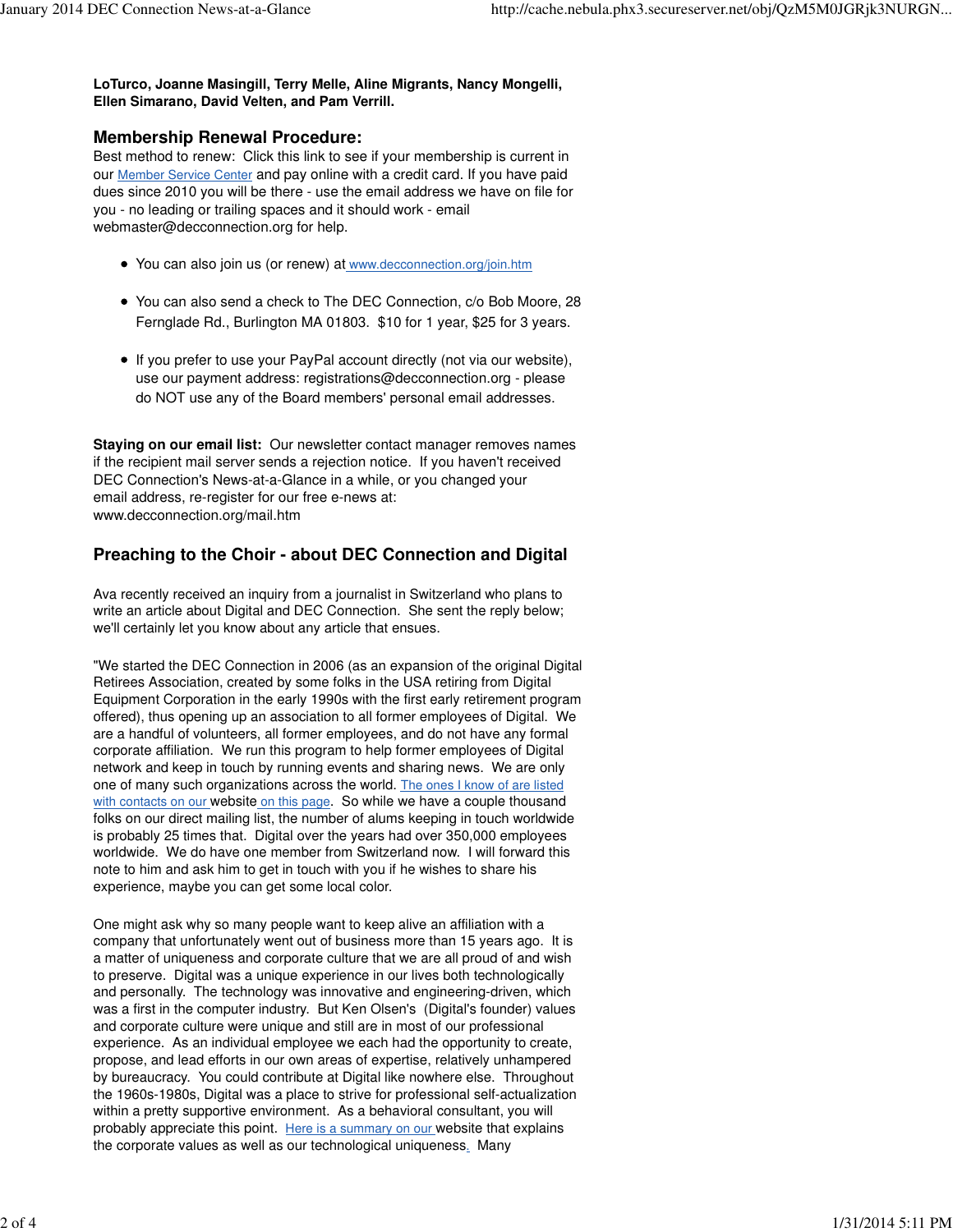consultants and former employees have written about the Digital culture. I can refer you to one or two of them should you want to delve further."

#### **DEC Connection Member NewsBytes**: send yours to:

webmaster@decconnection.org. See our new NewsByte archive page.

Guillermo Barrera Fierro, Miami FL writes: I like to stay active. After I sold my dot.com back in 2002 I have been studying the market for new opportunities, and many have come true. I am open to working with interested parties. gbfierro@gmail.com

### **Sad News Department**

One of our SE Florida Chapter members, **My-Quan Tran**, is battling lung cancer. He'd welcome notes and prayers from former co-workers, send email to him at myquant@gmail.com. My-Quan was delighted that former co-worker Robert Sarao from MA, who worked with him at the Mill, recently made a trip to see him.

Our sincere condolences to family and friends of:

our member **John R. Trubiano**, 71, Sudbury MA, who passed away on January 14th. His wife Mary, also a DECcie, can be reached at

trubianoquality@verizon.net.

**Gene Owens**, 71, Greensboro GA, who passed away on December 23rd.

Details are on our Memorials Page

# **Trying a New Feature - Tech Talk**

Jack Mileski has suggested a regular area where we can submit questions and request answers and advice from our members and readers.

His first question is: **Microsoft is going to end support of XP in April 2014. I am running Microsoft XP Pro. Can I upgrade (i.e. not a "clean" installation) from XP to Vista and/or Windows 7 with leaving my files and setting unchanged? If so, how?"**

If you have advice to share please email it to webmaster@decconnection.org and it will be published next issue (and given to Jack immediately :))

Please send your own questions also! No limit.

--------------------------------------------------------------

Also of great interest is the paper that our member **Dave Goodwin** of Digital U.K. researched and wrote for an advanced degree thesis about the reasons for Digital's ultimate failure. You can download his 12-page paper at this link, and we will print comments and discussion sent to webmaster@decconnection.org.